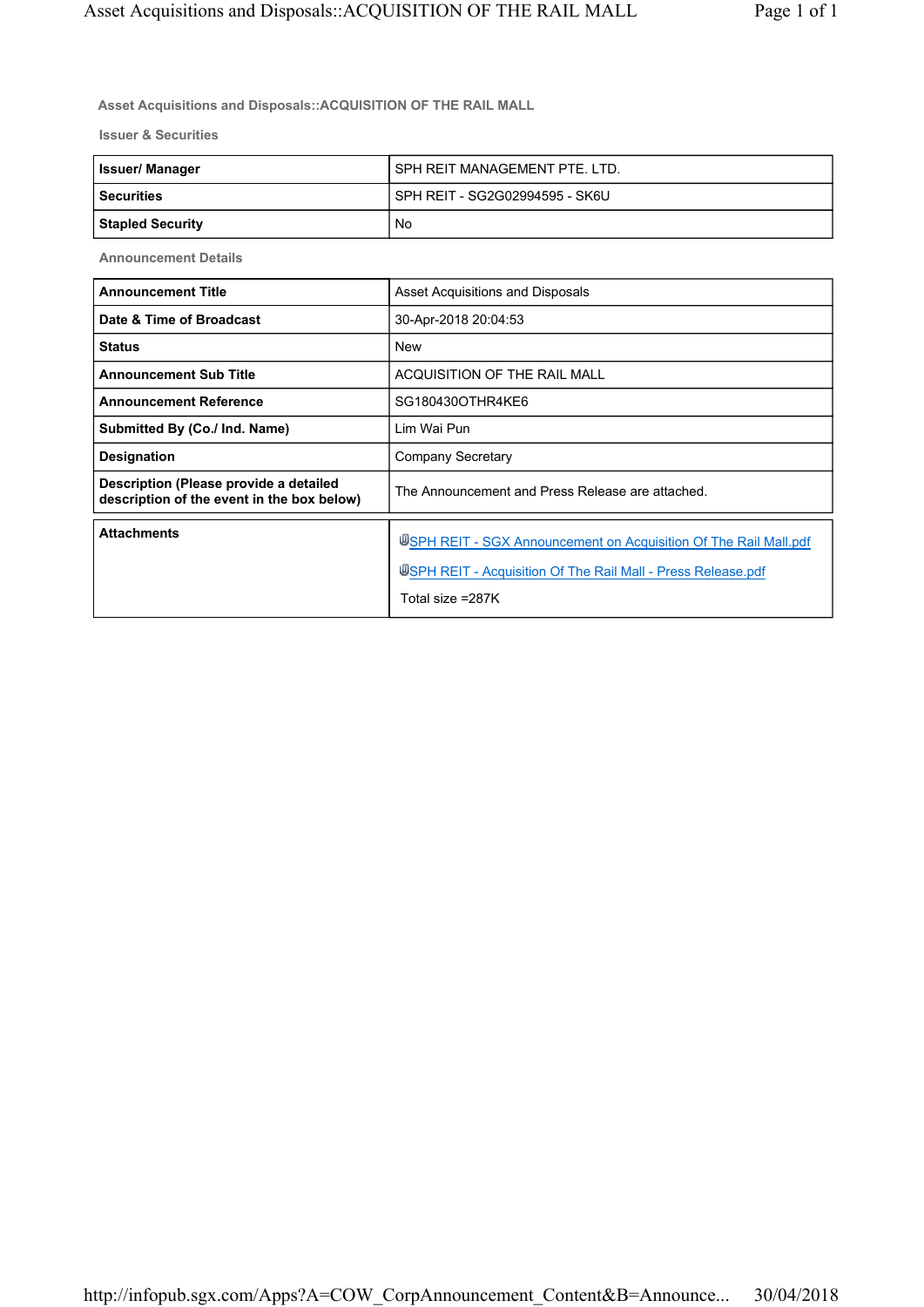

### **SPH REIT MANAGEMENT PTE. LTD.** (Registration No: 201305497E) (Incorporated in the Republic of Singapore)

## **ACQUISITION OF THE RAIL MALL**

## **1. INTRODUCTION**

#### **1.1 Acquisition of The Rail Mall**

SPH REIT Management Pte. Ltd. (the "**Manager**"), the manager of SPH REIT, is pleased to announce that DBS Trustee Limited, in its capacity as Trustee of SPH REIT ("**Trustee**"), has today entered into a Sale and Purchase Agreement (the "**Agreement**") with Pulau Properties (Pte) Ltd (the "**Vendor**") to purchase the properties situated at 380, 382, 384, 386, 388, 390, 392, 394, 396, 398, 400, 422, 424, 426, 428, 430, 432, 434, 436, 438, 440, 442, 444, 446, 448, 450, 452, 454, 456, 458, 460, 462, 464, 466, 468, 470, 472, 474, 476, 478, 480, 482 and 484 Upper Bukit Timah Road, Singapore, also known as The Rail Mall (the "**Acquisition**").

#### **1.2 Information on The Rail Mall**

The Rail Mall (the "**Property**") is a retail strip, with about 360 metres of main road frontage along Upper Bukit Timah Road, comprising 43 single-storey shop units and 95 private carpark lots. One of the key access points to the Rail Corridor is located within a short walking distance from The Rail Mall.

The Property has a total net lettable area of approximately 50,000 square feet. It is a 99 year leasehold property commencing 18 March 1947.

It is well served by the Hillview MRT station, which is about 250 metres away, and a network of public bus services. Accessibility is further enhanced by its proximity to the Bukit Timah Expressway (BKE) and Pan Island Expressway (PIE).

The Acquisition is in line with SPH REIT's strategy of acquiring retail properties that complement SPH REIT's existing portfolio of quality assets comprising Paragon and The Clementi Mall.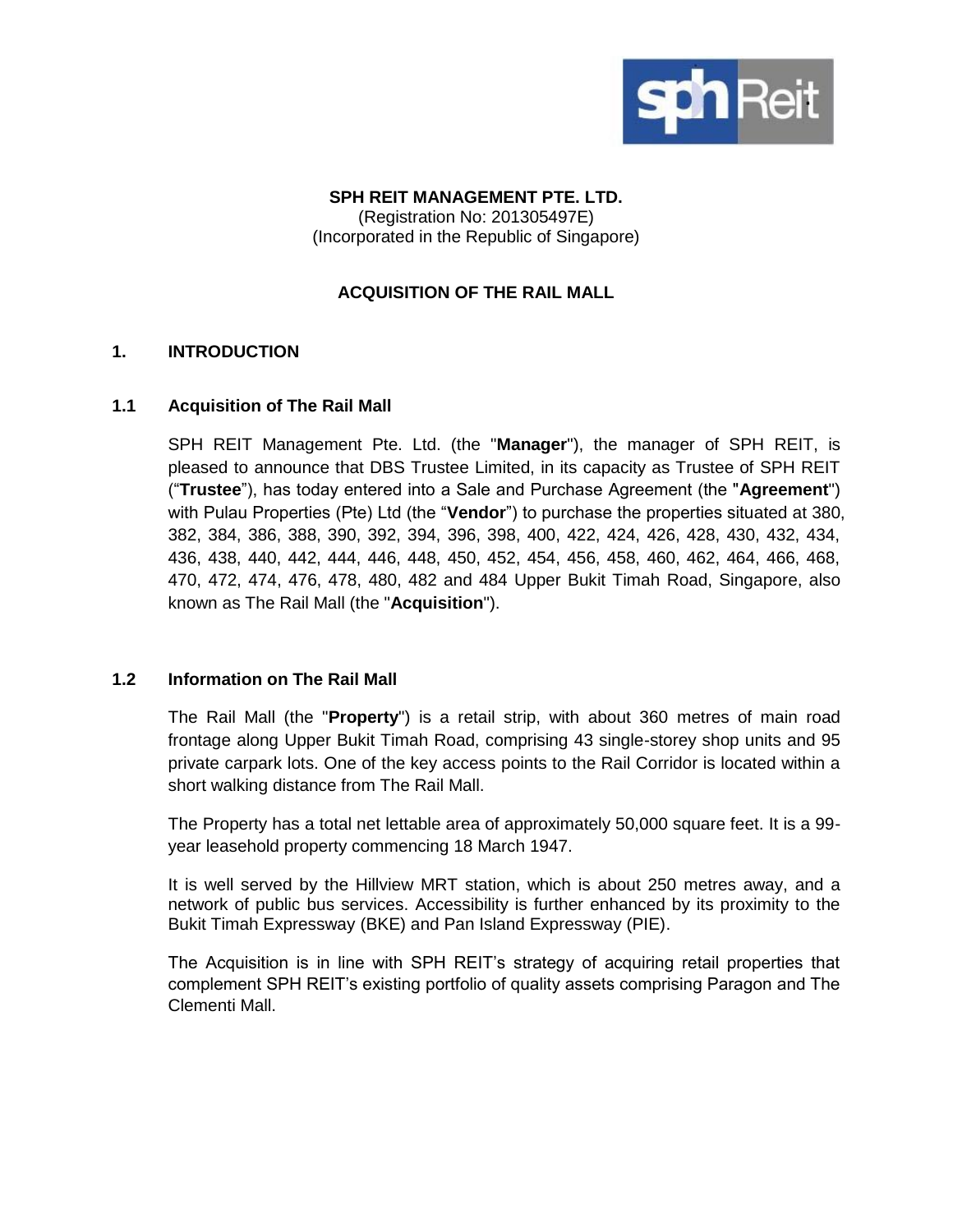## **2. DETAILS OF ACQUISITION**

### **2.1 Valuation and Purchase consideration**

The independent valuation as at 7 March 2018 of the Property by Edmund Tie & Company (SEA) Pte Ltd, which was appointed by the Trustee is S\$62.9 million and is derived using the discounted cash flow approach and capitalisation approach.

The purchase consideration of S\$63.238 million (the "**Purchase Consideration**") was arrived at on a willing-buyer willing-seller basis and will be paid in tranches as follows:

- 5% of the Purchase Consideration will be paid to the Vendor's solicitors on the execution of the Sale and Purchase Agreement, to be held as stakeholders pending completion of the Acquisition;
- the balance 95% of the Purchase Consideration will be paid to the Vendor on completion of the Acquisition, which is expected to take place on 28 June 2018.

The total cost of the acquisition is estimated to be approximately S\$65.9 million, comprising the Purchase Consideration, buyer's stamp duty, acquisition fee payable to the Manager and professional and other fees and expenses in connection with the acquisition.

## **3. METHOD OF FINANCING AND FINANCIAL EFFECTS**

The acquisition is to be financed through a combination of debt and internal sources.

The Acquisition is not expected to have a material effect on the net asset value per unit and distribution per unit of SPH REIT for the current financial year.

## **4. NON-DISCLOSEABLE SITUATION**

l

Based on the relative figures as computed on the bases set out in Rule 1006 of the Listing Manual, the Acquisition is a "Non-Discloseable Transaction" within the meaning of Rule 1008 of the Listing Manual.

## **5. INTEREST OF DIRECTORS AND CONTROLLING UNITHOLDERS**

None of the Directors or the substantial unitholders<sup>1</sup> has any interest, direct or indirect, in the Acquisition (otherwise than through their unitholdings, if any, in SPH REIT).

<sup>&</sup>lt;sup>1</sup>A "substantial unitholder" refers to a person with an interest in SPH REIT Units constituting not less than 5.0% of all Units in issue.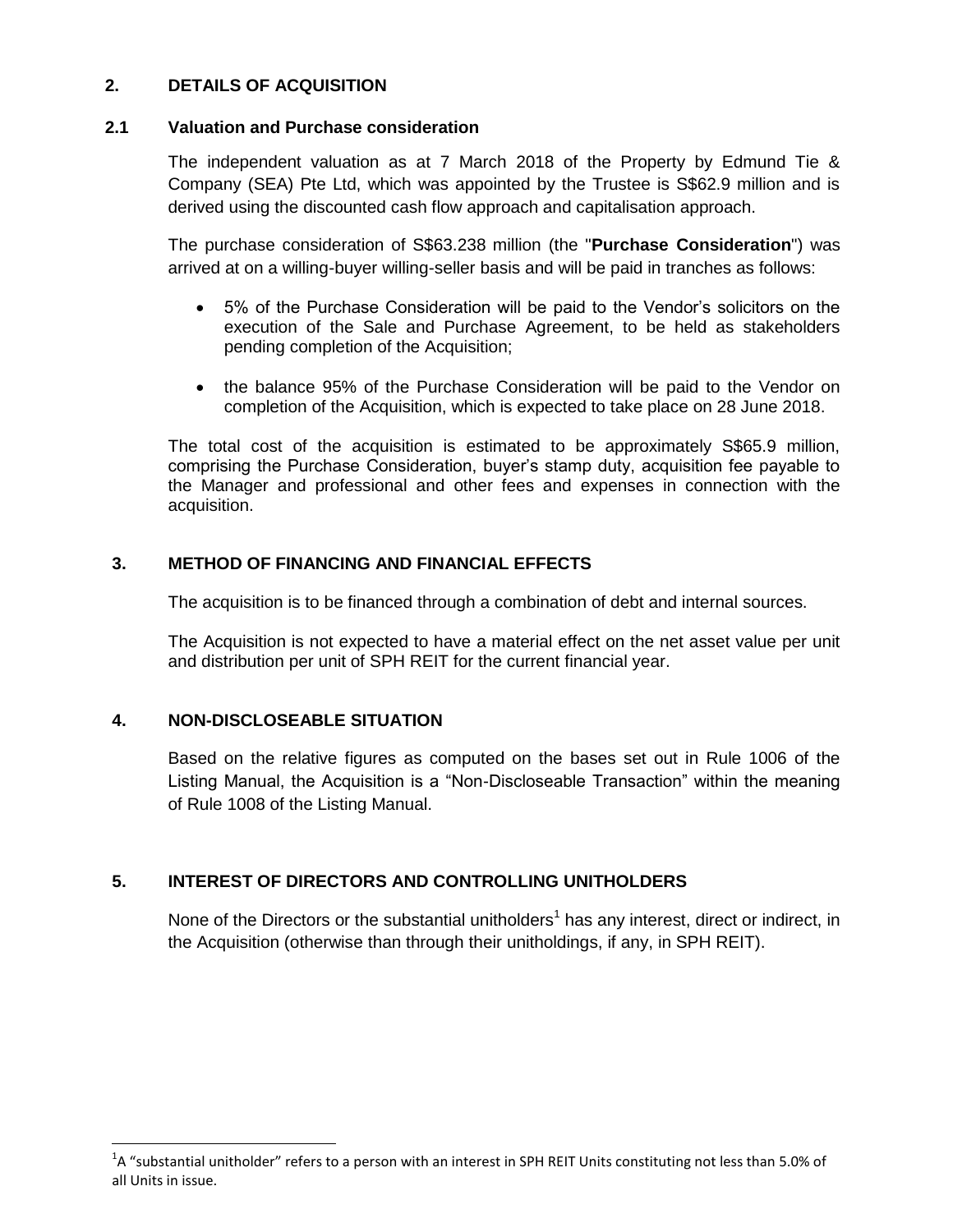#### **6. OTHER INFORMATION**

#### **6.1 Document for inspection**

A copy of the valuation report issued by Edmund Tie & Company (SEA) Pte Ltd will be made available for inspection at the registered office of the Manager at 1000 Toa Payoh North, News Centre, Singapore 318994 during normal business hours for a period of three months from the date of this announcement.

Issued by SPH REIT Management Pte. Ltd. As manager of SPH REIT 30 April 2018

#### **IMPORTANT NOTICE**

This announcement is for information only and does not constitute an invitation or offer to acquire, purchase or subscribe for Units.

The value of Units and the income derived from them, if any, may fall or rise. Units are not obligations of, deposits in, or guaranteed by the Manager or any of its affiliates. An investment in Units is subject to investment risks, including the possible loss of the principal amount invested.

Investors should note that they will have no right to request the Manager to redeem or purchase their Units for so long as the Units are listed on Singapore Exchange Securities Trading Limited (the "**SGX-ST**"). It is intended that Unitholders may only deal in their Units through trading on the SGX-ST. The listing of the Units on the SGX-ST does not guarantee a liquid market for the Units.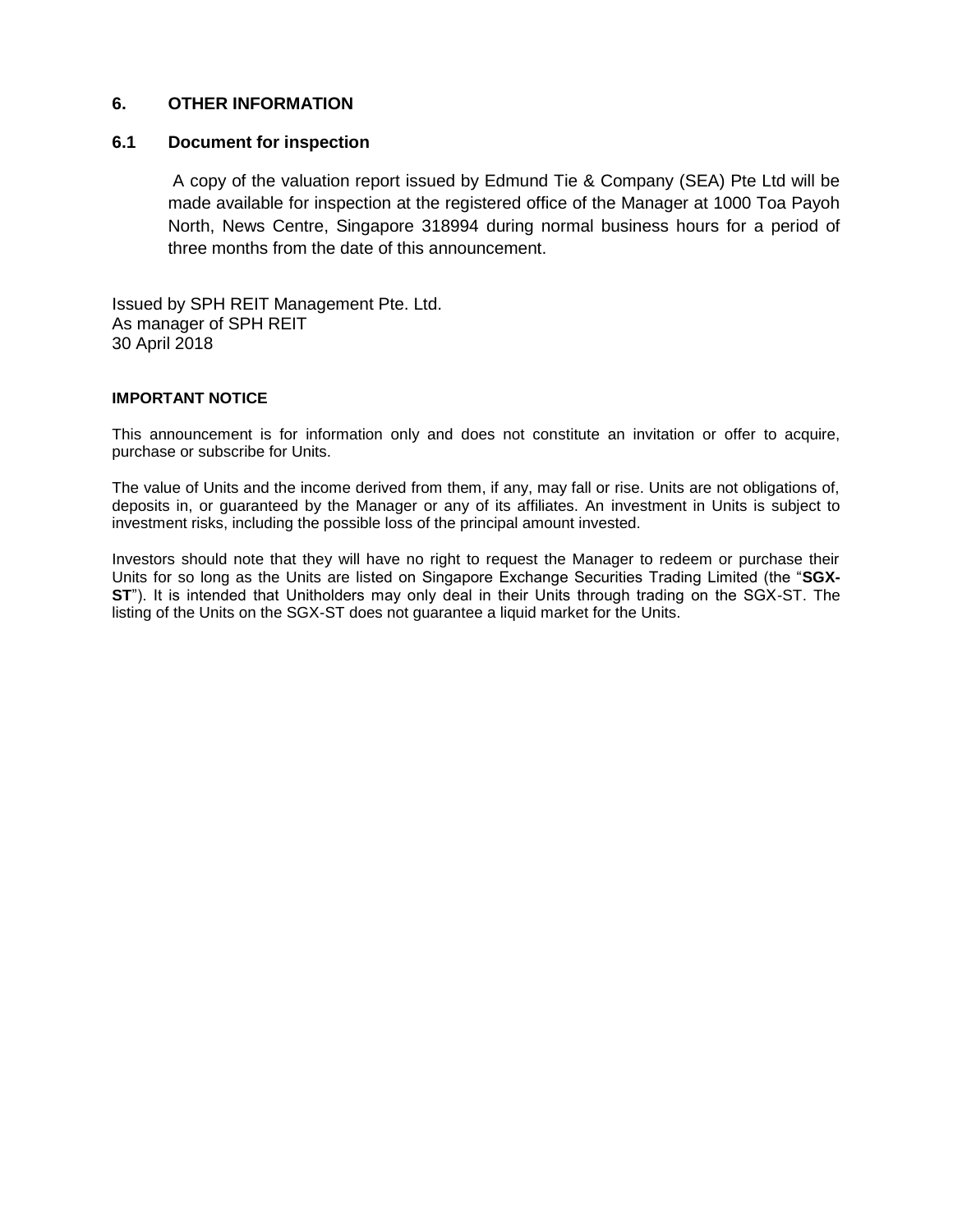

# **PRESS RELEASE**

# **SPH REIT'S ACQUISITION – THE RAIL MALL**

## **Highlights:**

- Yield-accretive acquisition
- Cluster of shop units with established F&B offerings

**Singapore, 30 April 2018** – SPH REIT Management Pte. Ltd., the Manager of SPH REIT ('the REIT Manager"), is pleased to announce that DBS Trustee Limited, in its capacity as Trustee of SPH REIT, has today entered into a sale and purchase agreement with Pulau Properties (Pte) Ltd., to acquire a 99-year leasehold estate commencing from 18 March 1947 in The Rail Mall, for S\$63.238 million (the "Purchase Consideration", "Proposed Acquisition").

The Purchase Consideration was negotiated on a willing-buyer, willingseller basis. The independent valuer Edmund Tie & Company (SEA) Pte Ltd, appointed by the Trustee, "as-is" valuation is S\$62.9million.

The Proposed Acquisition will be funded by a combination of debt and internal resources. It is expected to be Distribution Per Unit ("DPU") accretive to the unitholders of SPH REIT.

## **ABOUT THE PROPERTY**

The Rail Mall is a retail strip, with a 360-metre prominent road frontage to Upper Bukit Timah Road, comprising 43 single-storey shop units and 95 private carpark lots. One of the key access points to the Rail Corridor is located within a short walking distance from The Rail Mall.

The Rail Mall has a total net lettable area of approximately 50,000 square feet. It is a 99-year leasehold property commencing 18 March 1947.

It is well served by the Hillview MRT station about 250 metres away and a network of public bus services. Accessibility is further enhanced by its proximity to the Bukit Timah Expressway (BKE) and Pan Island Expressway (PIE).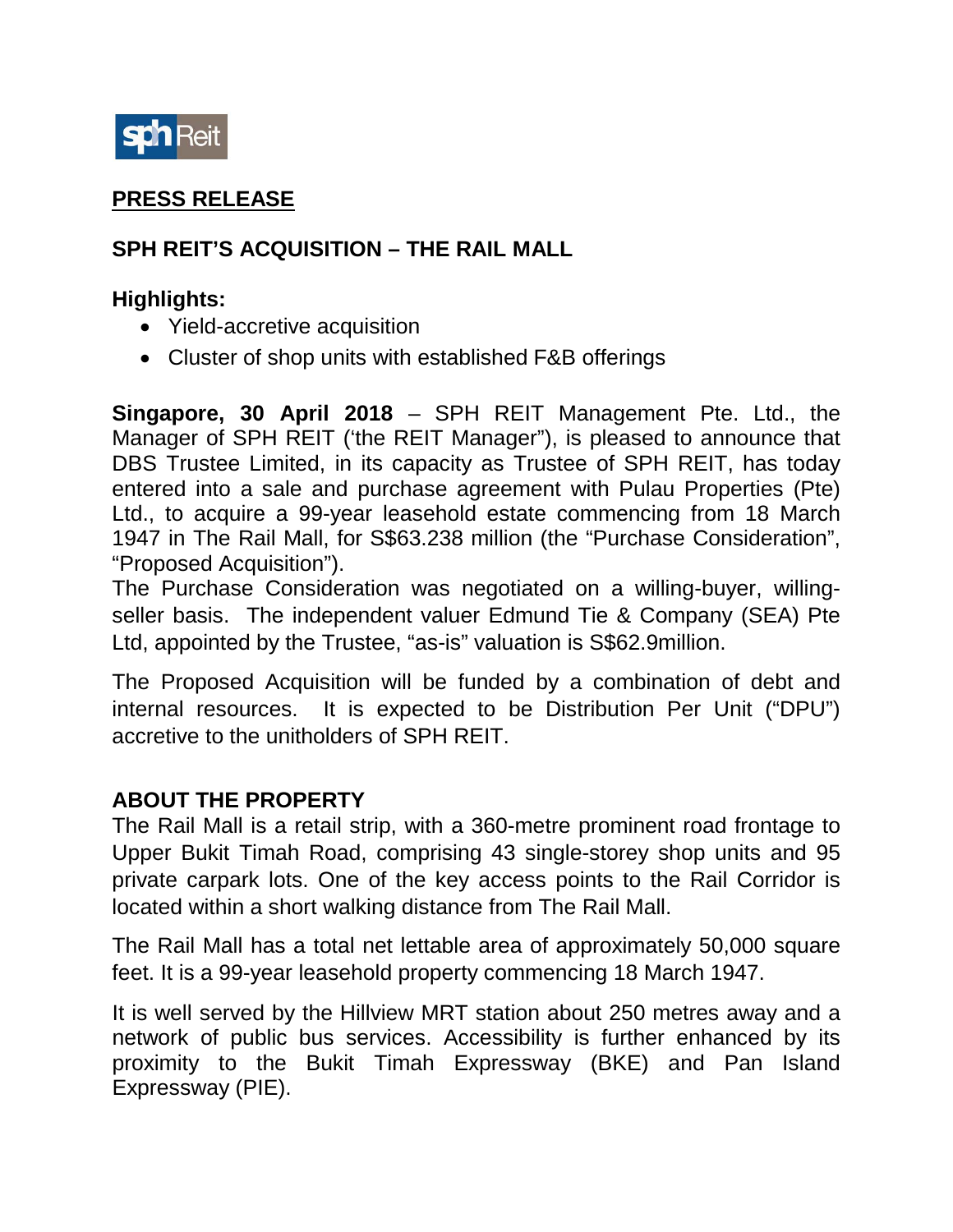Ms Susan Leng, Chief Executive Officer of the REIT Manager said: "The Rail Mall is a unique cluster of shop units, with opportunity for SPH REIT to further strengthen its current F&B offerings.

We believe a well-curated mix of F&B concepts complemented with services will serve the immediate established Hillview and Upper Bukit Timah community well.

In addition, SPH REIT, will intensify community programs leveraging on the Rail Corridor to attract a wider catchment, as it is well served by the public transport network and accessibility to expressways.

The acquisition is in-line with SPH REIT's mission to provide unitholders with regular and stable distributions. The potential to create a differentiated positioning at The Rail Mall would complement our existing portfolio of quality income-producing retail properties, comprising Paragon and The Clementi Mall."

For further information and enquiries, please contact:

Soon Suet Har Chief Financial Officer & Head of Investor Relations SPH REIT Management Pte. Ltd. Tel: +65 6303 8879 Email: ssuethar@sphreit.com.sg

Chin Soo Fang **Head** Corporate Communications & CSR Singapore Press Holdings Tel: +65 6319 1216 Email: [soofang@sph.com.sg](mailto:soofang@sph.com.sg)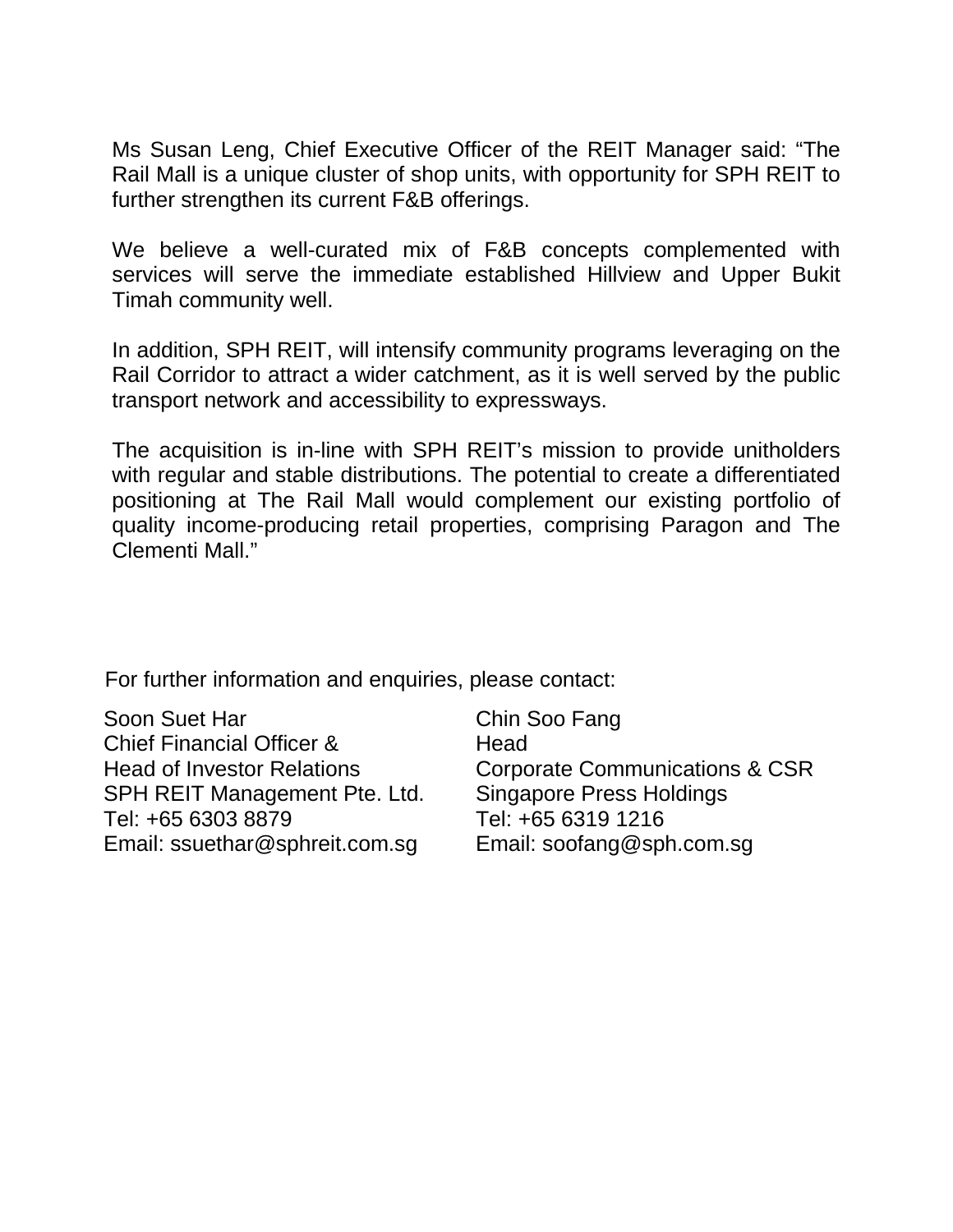# **ABOUT SPH REIT**

SPH REIT is a Singapore-based real estate investment trust established principally to invest, directly or indirectly, in a portfolio of income-producing real estate which is used primarily for retail purposes in Asia-Pacific, as well as real estate-related assets.

Its portfolio of properties comprises a 99-year leasehold interest in Paragon commencing on 24 July 2013 and a 99-year leasehold interest in The Clementi Mall commencing on 31 August 2010. Valued at S\$3.278 billion with an aggregate net lettable area of approximately 910,000 sq ft, the properties have a committed occupancy of 100% and have a diverse and high quality tenant base of about 460 local and international retailers and medical specialists.

Visit SPH REIT's website at www.sphreit.com.sg for more details.

# **ABOUT THE REIT MANAGER: SPH REIT MANAGEMENT PTE. LTD.**

SPH REIT is managed by SPH REIT Management Pte. Ltd., a whollyowned subsidiary of Singapore Press Holdings Limited. The Manager's key objective for SPH REIT is to provide Unitholders with regular and stable distributions, and sustainable long-term growth in DPU and NAV per Unit, while maintaining an appropriate capital structure.

# **ABOUT THE SPONSOR: SINGAPORE PRESS HOLDINGS**

Incorporated in 1984, main board-listed Singapore Press Holdings Ltd (SPH) is Asia's leading media organisation, engaging minds and enriching lives across multiple languages and platforms.

SPH's core business is publishing of newspapers, magazines and books in both print and digital editions. It also owns other digital products, online classifieds, radio stations and outdoor media.

On the property front, SPH owns 70% in a real estate investment trust called SPH REIT which comprises Paragon, a premier upscale retail mall and medical suite/office property in Orchard Road and The Clementi Mall, a mid-market suburban mall. SPH also owns and operates The Seletar Mall. It built an upmarket residential condominium, Sky@eleven, at Thomson Road, and is developing a new commercial cum residential site at Woodleigh Road. It also has a stake in Chinatown Point.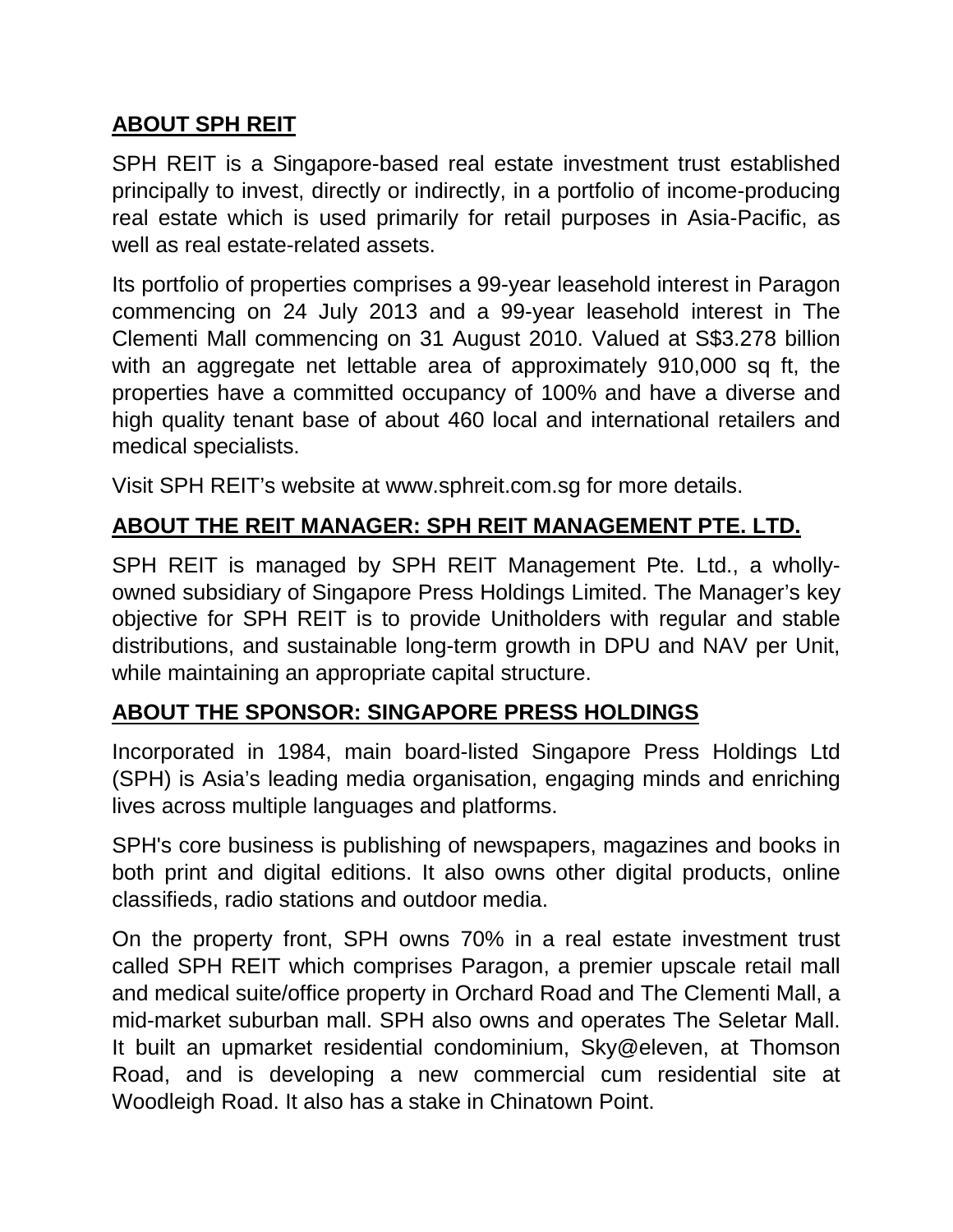It is in the aged care sector and owns Orange Valley, Singapore's largest private nursing home operator.

SPH runs a regional events arm and a chain of Buzz retail outlets. It also invested in the education business.

For more information, please visit www.sph.com.sg.